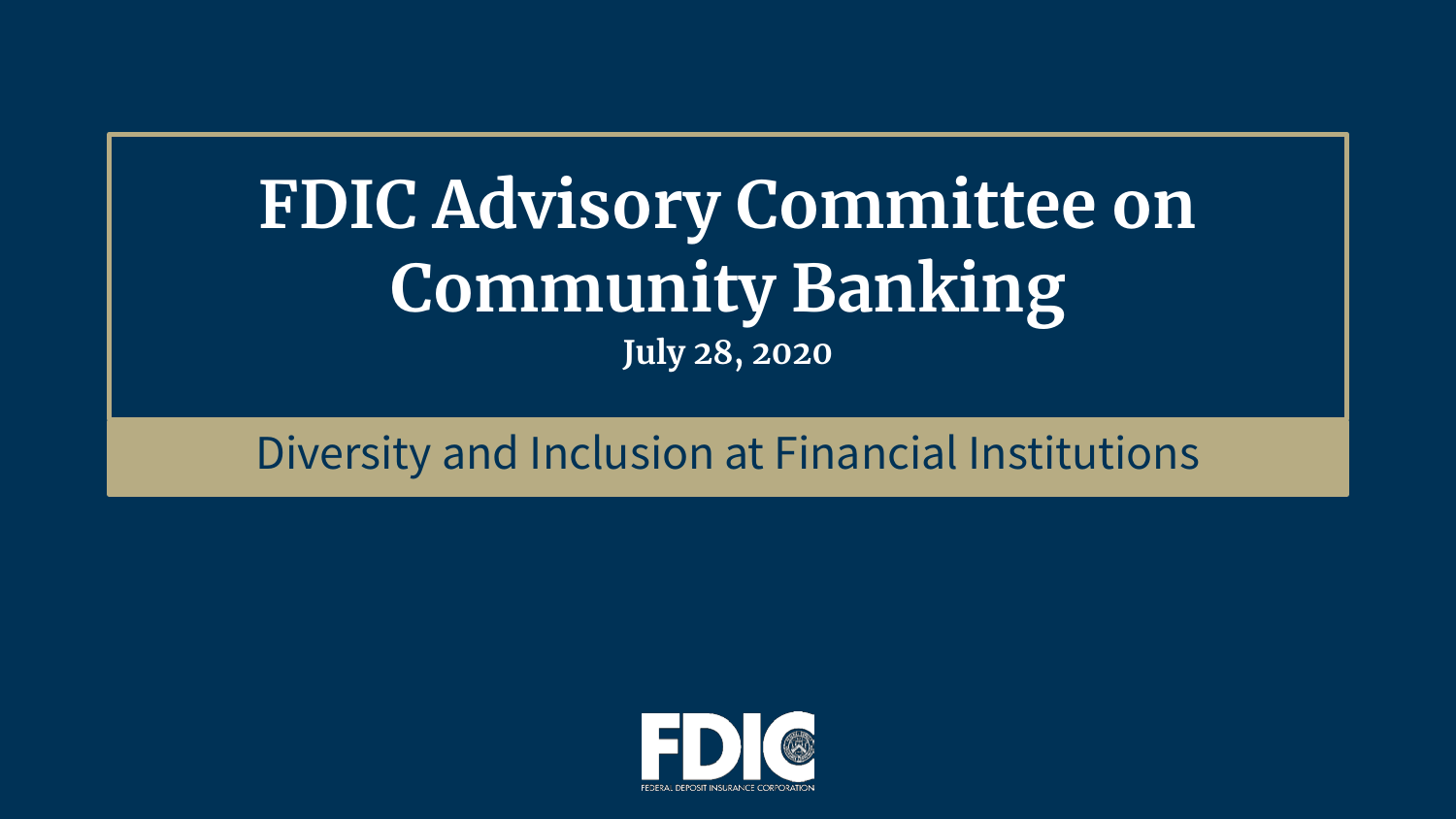### **Financial Institution Diversity Self-Assessment (FID-SA)**

- $\triangleright$  Dodd-Frank Section 342(b)(2)(C) requires the FDIC and other financial regulatory agencies to assess the diversity policies and practices of regulated financial institutions
- $\triangleright$  Interagency Policy Statement Establishing Joint Standards for Assessing the Diversity Policies and Practices of Entities Regulated by the Agencies (Policy Statement) was issued on June 10, 2015
- $\triangleright$  The Standards are a framework for each financial institution to assess its own diversity policies and practices in the following areas:
	- Organizational Commitment to Diversity and Inclusion;
	- Workforce Profile and Employment Practices;
	- **Procurement and Business Practices Supplier Diversity;**
	- **Practices to Promote Transparency of Organizational Diversity and Inclusion;**
	- Financial Institutions' Self-Assessment.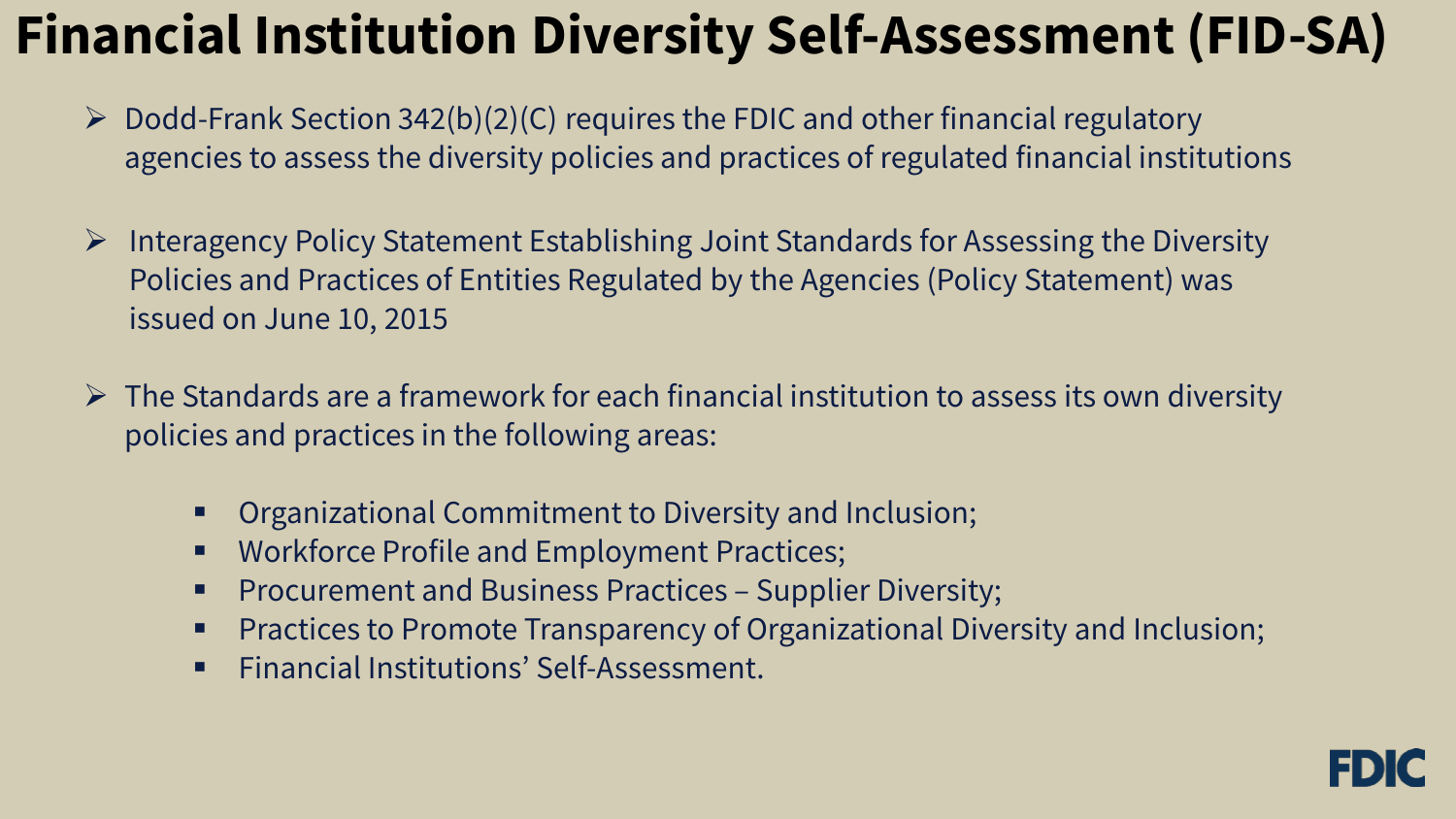#### **FID Program Strategic Roadmap**

- $\triangleright$  Overarching goals that guide program implementation
	- Create and strengthen partnerships with financial institutions, including community banks
	- Maximize use of technology to improve banks' experience conducting the selfassessments
	- j **Promote the diversity and inclusion maturity journey for financial institutions**
- $\triangleright$  Strategies to accomplish goals
	- Expand the number of institutions that voluntarily complete the self-assessment and share their results with the FDIC
	- Develop resources based on diversity self-assessment responses that financial institutions can leverage to develop and improve their diversity policies and practices
	- **Promote benefits realized by financial institutions that are intentional about** diversity and inclusion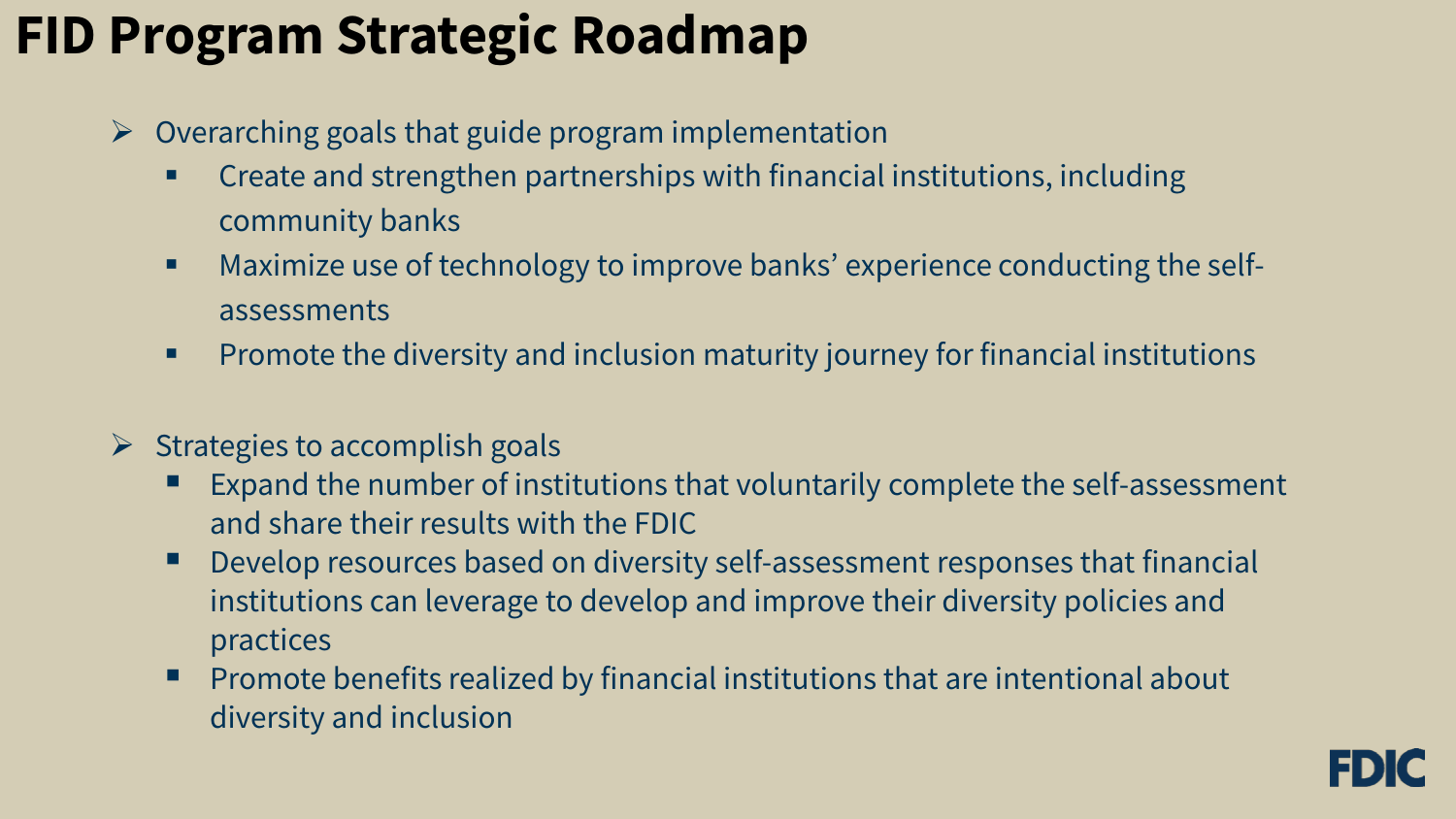#### **What's New - 2020 Diversity Self-Assessment Portal**

- $\triangleright$  External banker portal was launched for financial institutions to electronically submit self-assessment data
- $\triangleright$  Self-assessment automated tool is accessible through FDICconnect secure portal
- $\triangleright$  Multiple users are able to work on the self-assessment
- $\triangleright$  Financial institutions are able to view previous submissions
- $\triangleright$  Financial institutions can attach support materials and print a pdf copy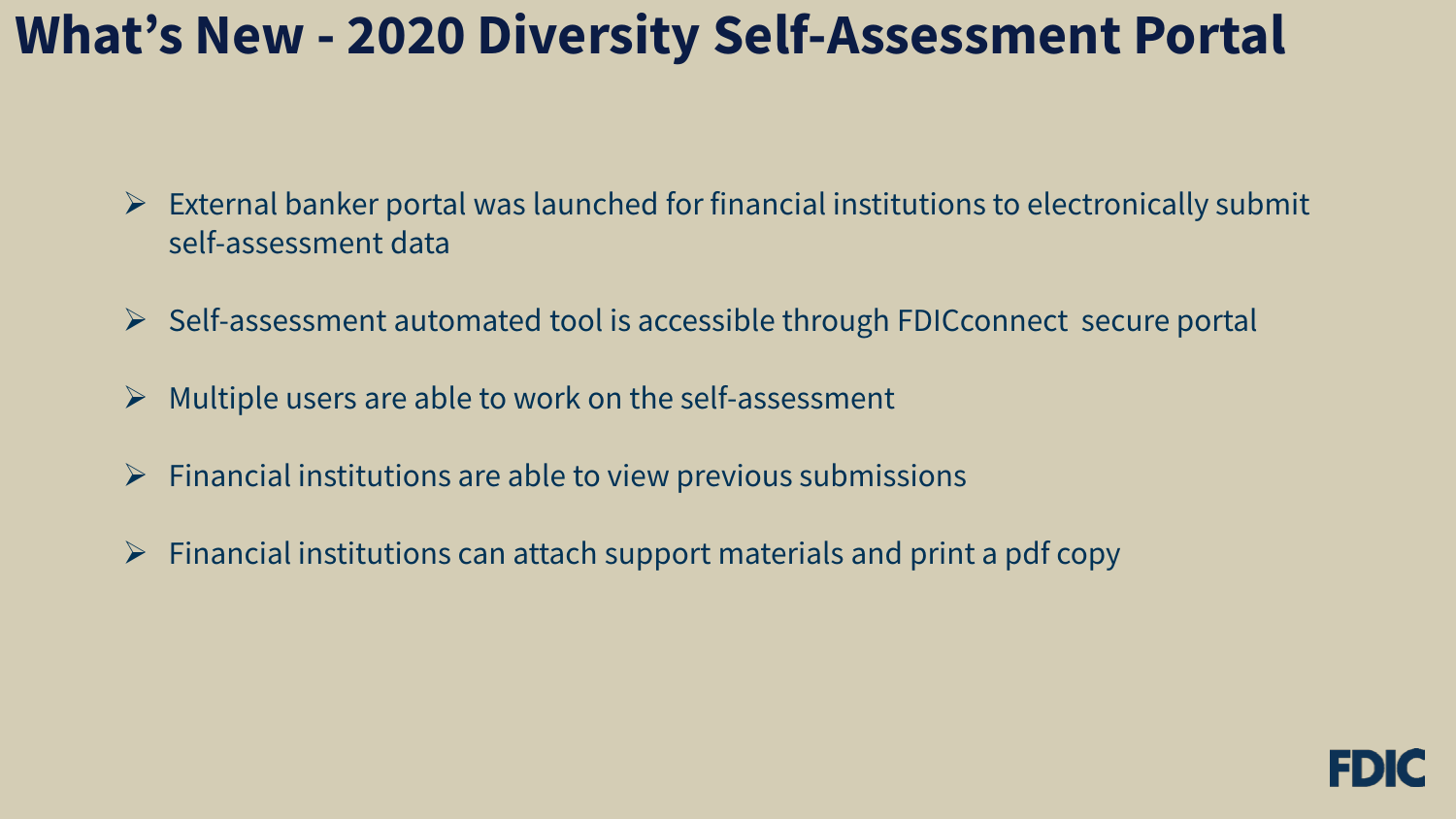#### **Community Banks Diversity Self-Assessment**

- $\triangleright$  Financial institutions with 100 or more employees are encouraged to conduct and voluntarily submit an assessment
- $\triangleright$  Community banks may use the Standards to assess diversity practices, in a manner appropriate to their size, governance structure and characteristics
- $\triangleright$  Participation increases available small bank data for comparative analysis used to:
	- highlight small financial institutions' successful diversity policies and practices;
	- **The audies and set of the absorpt** raise and practices that benefits the financial industry as a whole;
	- **•** promote diversity within the financial services industry; and
	- $\frac{1}{2}$  diversity and inclusion policies and practices identify leading practices for financial institutions to assess and improve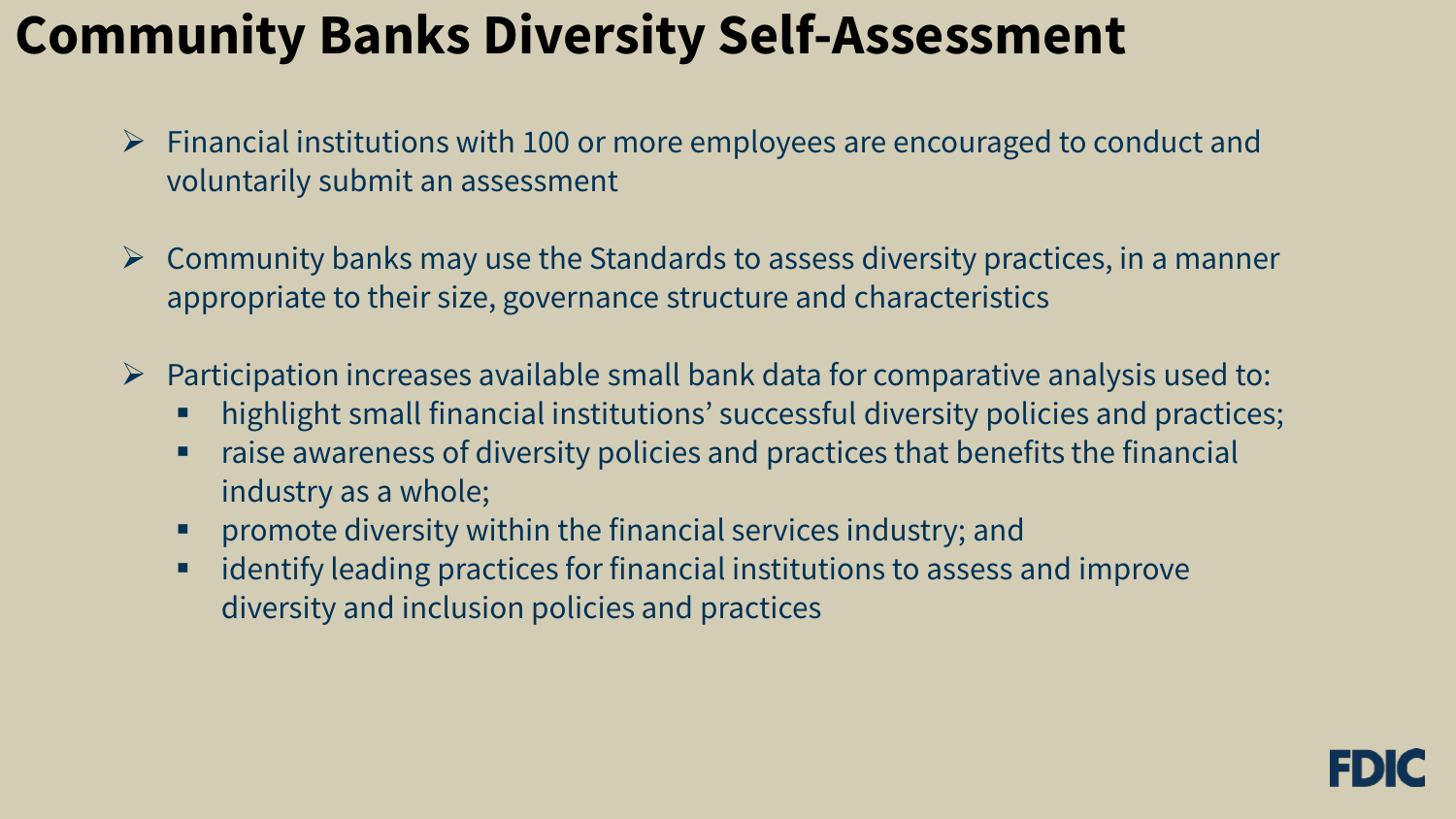#### **Diversity Challenges and Impediments**

#### **What are your challenges?**

#### **Here is what we've heard:**

- resources to grow a diversity program.  $\triangleright$  Location and size of FDIC-regulated financial institutions (community banks) limits their
- $\triangleright$  Financial institutions are at different stages in their D&I maturity.
- $\triangleright$  Financial institutions are not aware of the benefits of completing a diversity selfassessment.
- $\triangleright$  Banking community may be wary of sharing diversity and inclusion information with their federal regulators.
- The majority of FDIC-regulated institutions are not maximizing use of the FID-SA Diversity Self-Assessment template.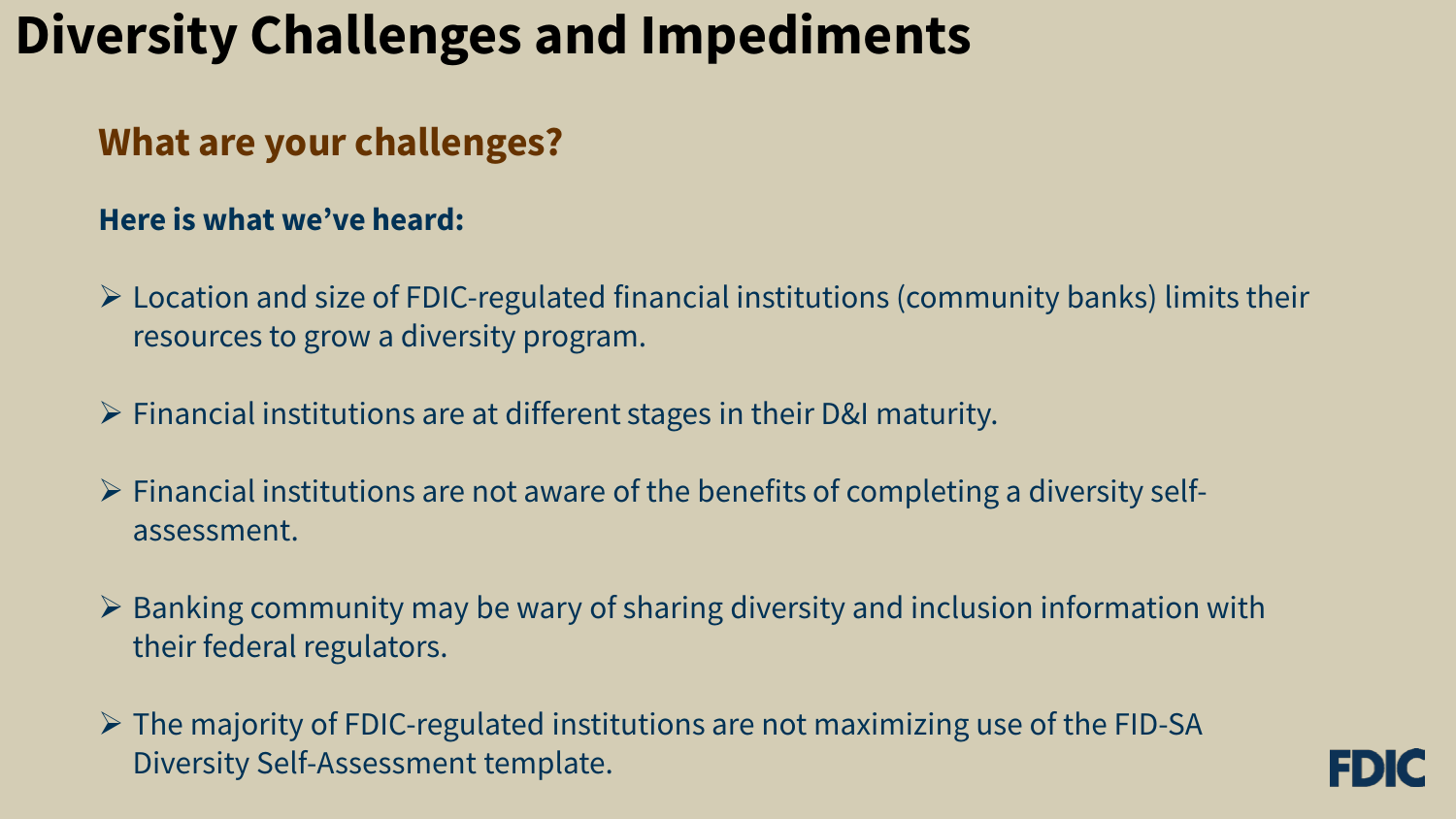#### **Examples of Financial Institution Efforts**

- $\triangleright$  Creating programs targeting women and minorities for promotion and leadership.
- $\triangleright$  Incorporating diversity and inclusion scorecards onto management's dashboard.
- $\triangleright$  Embedding diversity and inclusion modules into leadership and management training.
- $\triangleright$  Creating training programs for students to provide opportunities for full/part-time employment.
- $\triangleright$  Expanding their supplier diversity approach to minority- and women-owned businesses.
- $\triangleright$  Incorporating diversity and inclusion into annual corporate goals.
- $\triangleright$  Adding diversity and inclusion evaluations in senior-level performance management systems.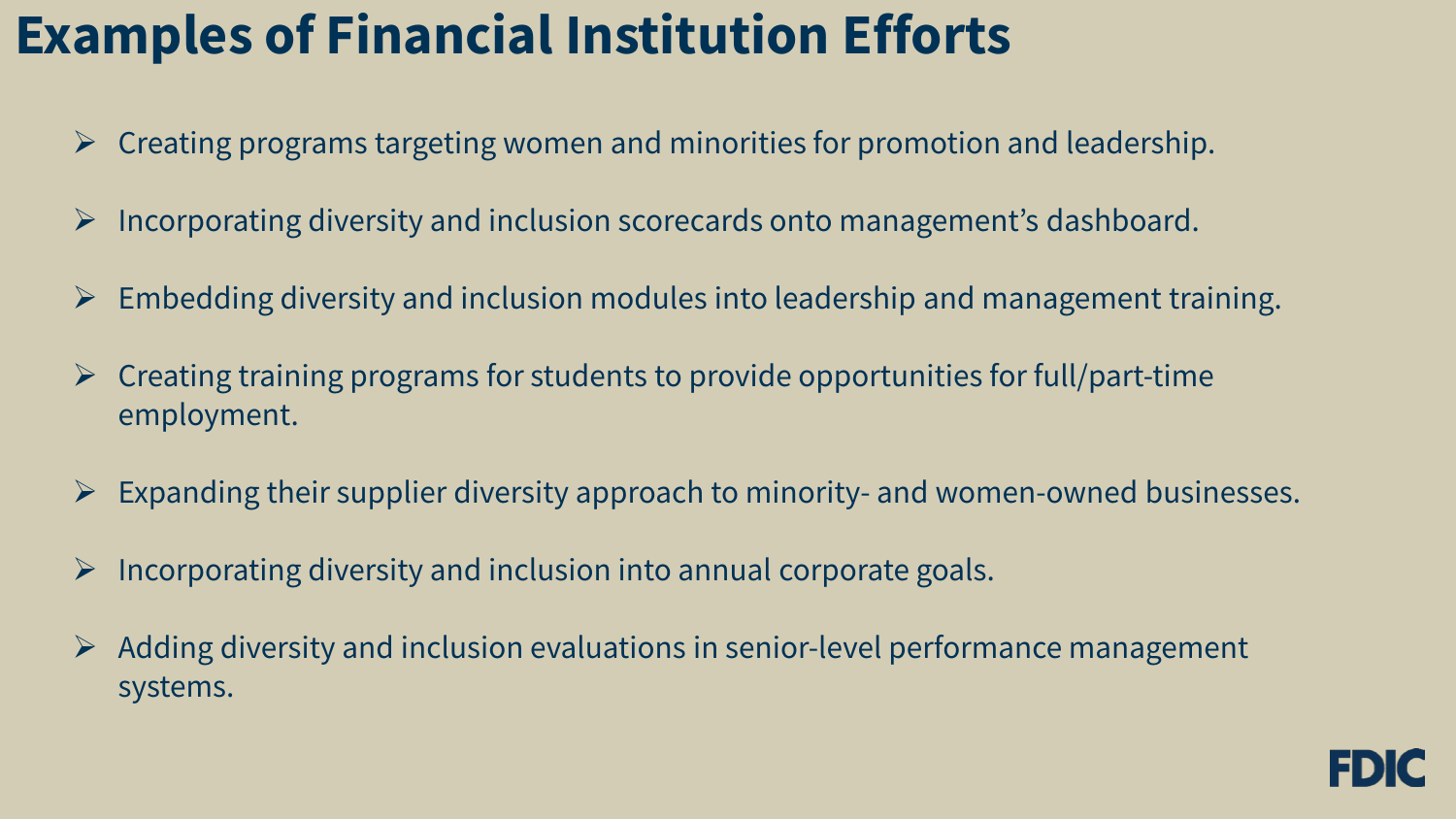# **How can the FDIC support community banks' diversity and inclusion efforts?**